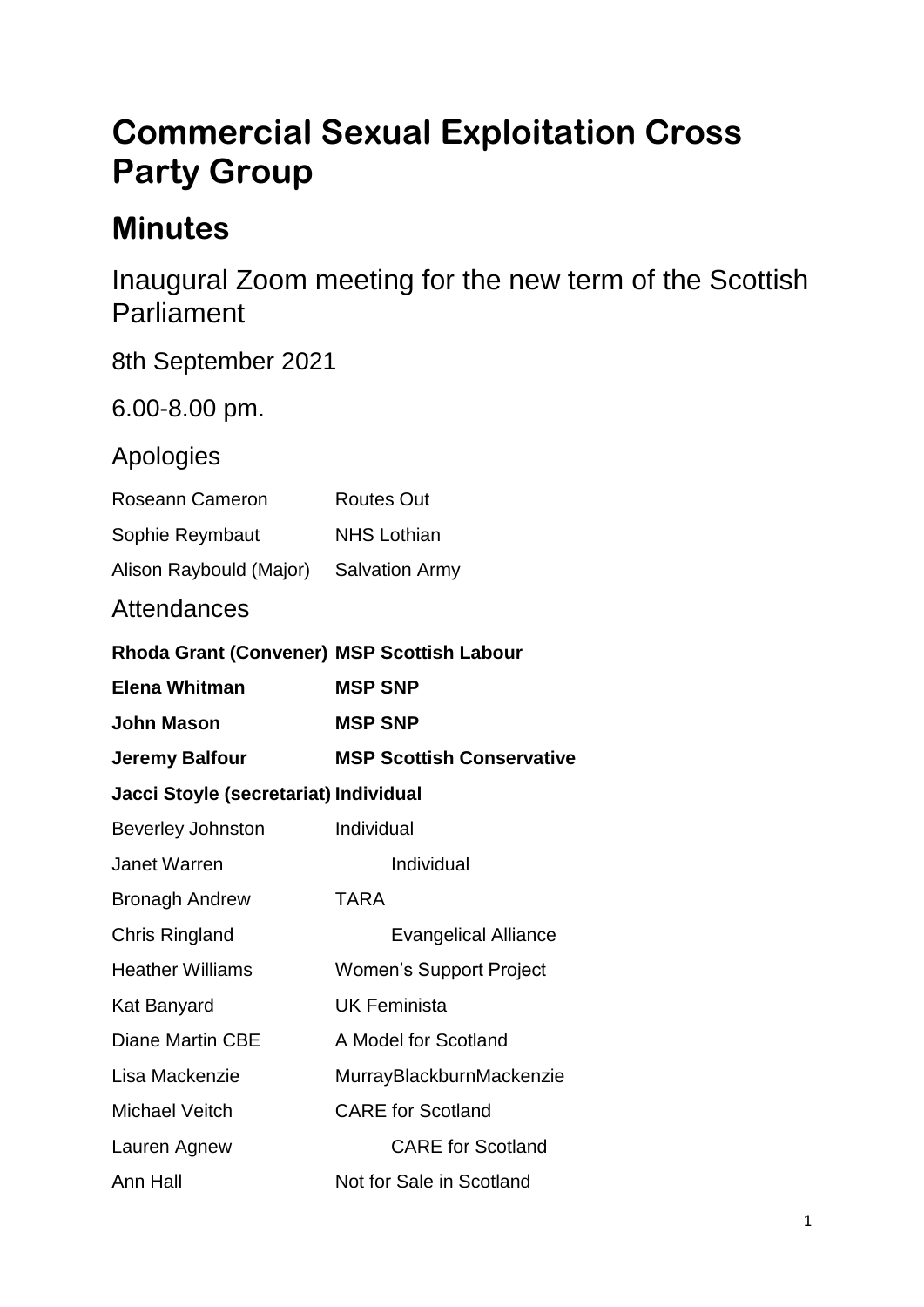| <b>Chris Hall</b> | Not for Sale in Scotland           |
|-------------------|------------------------------------|
| Teresa Little     | Individual                         |
| Bryan Little      | Individual                         |
| Agnes Martony     | Individual                         |
| Agnes Tolmie      | Scottish Women's Convention        |
| Susan Mckellar    | <b>Scottish Women's Convention</b> |
| Anne Martin       | Individual                         |
| Linda Rodgers     | Edinburgh Women's Aid              |
| Steve Rawbone     | <b>SOHTIS</b>                      |
| Pam Hunter        | SAY-Women                          |
| Janice Wilson     | Soroptimists                       |

## **Minutes**

**Rhoda Grant (RG)** welcomed members and apologies were noted.

## Purpose of the CPG for Commercial Sexual Exploitation

The purpose of the CPG for Commercial Sexual Exploitation is to provide a forum for like-minded people who are concerned about commercial sexual exploitation, who want to see reform which results in an end to demand, who believe we should decriminalise victims, criminalise perpetrators and help women exit prostitution with holistic support. Everyone who joins signs up to this viewpoint.

## Election of Office Bearers

**RG** proposed **Jacci Stoyle (JS)** to continue to be secretariat and asked if there were any other proposals. There were not and JS was elected as secretariat. RG then asked JS to convene for the election of the convener.

**JS** explained to the group that **Ruth McGuire (RM),** our previous co-convener, was currently off sick. JS expressed her sympathies and said that whilst **RM** could not be proposed co-convener in her absence, nonetheless, she would be delighted to do so on Ruth's return. **JS** then proposed **Rhoda Grant** as convener, which was seconded by **John Mason.**

### Launch of A Model for Scotland

**RG** introduced **Diane Martin CBE (DM)** and **Kat Banyard (KB)** to present the campaign **A Modail airson Alba** aka **A Model for Scotland (AMFS)** to the group.

**DM who is Chair of AMFS began the presentation.**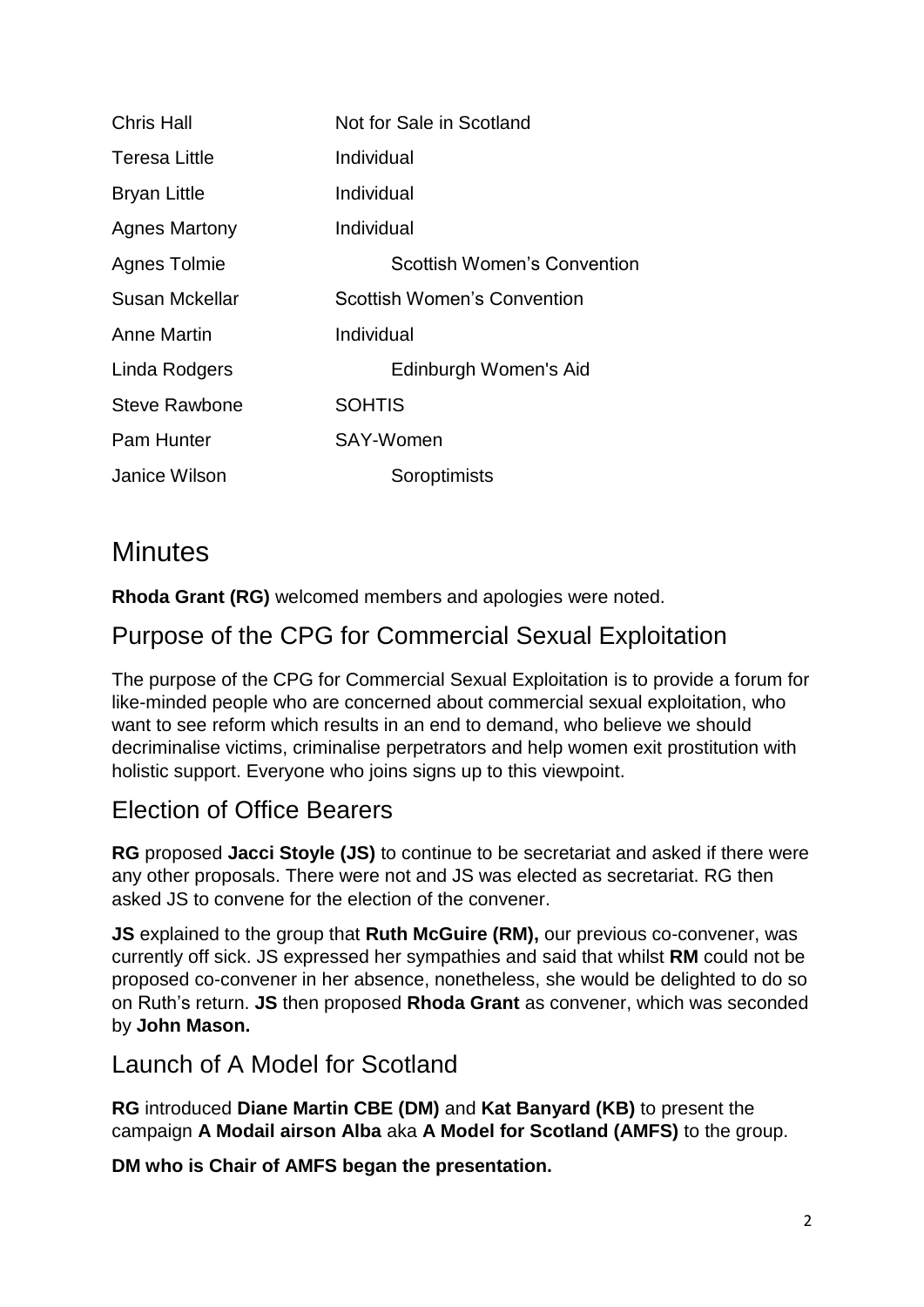The strength of the campaign will be based on its alliances and we're grateful to the CPG for taking this forward. I am a survivor of prostitution, which took place when I lived in London, and I was trafficked to the Middle East in my late teens. Whilst this experience was obviously foundational, what has really informed my views has been my direct service provision with women in prostitution over the last 25 years. As you are all aware, women in this oppressive system of prostitution and sex trafficking, face horrific violence from sex buyers, pimps, and traffickers. In addition, relationships with so-called 'boyfriends' fit the description of domestic violence with coercive control. Many women are further disadvantaged by having experienced childhood trauma, neglect, and sexual abuse, and for trafficked women, there are additional problems, such as having no recourse to public funding.

We want women in Scotland to have true autonomy and have the human right not to be bought and sold. When I worked with women in London, I encouraged several boroughs to sign up to a policy statement based on Glasgow's that prostitution is violence against women. This resulted in a new approach where the criminal focus was on sex buyers and support was provided for the women. But as you are aware, unless there is legislation this is always subject to change, and we must begin again.

In Scotland we are fortunate that we have a government policy in Equally Safe that prostitution is violence against women, but sadly this is only on paper. The law is currently unable to treat it as such, where the perpetrators are punished, and the victims are supported, and *not* punished. There is just no other strand of violence against women and girls' strategy where the perpetrators are not criminalised, and the women are treated in this way. This needs to change. Currently the UK is not a hostile environment for pimps, traffickers and pimping websites, there is no accountability, and this has got to change.

We want a model for Scotland that addresses demand and provides the resource support for women exploited in prostitution and sex trafficking. That must be at the heart of it, that women get the support they need, and not just to exit, but we want sustained holistic support, involving housing, health and community.

**DM** hands over to **Kat Banyard (KB) Director of UK Feminista**

#### **KB's presentation provided an overview of the campaign strategy:**

A Model for Scotland was launched on Monday 6<sup>th</sup> September, it is a campaign for prostitution law reform, the campaign is an alliance of organisations and we're delighted that the CPG is part of this.

#### **KB outlined the problem as follows:**

Scotland's prostitution laws are outdated and unjust. Victims of sexual exploitation should be supported, not sanctioned. Legal pimping websites facilitate and incentivise sexual exploitation. A recent parliamentary inquiry by the CPG for CSE found this to be the case. Demand from sex buyers drives sex trafficking and currently there is no attempt by the law to deter sex buyers, only to hide it away out of sight. Due to the great harms perpetrated by prostitution there is an impact on society as a whole. The demand for prostitution is a barrier to women's equality.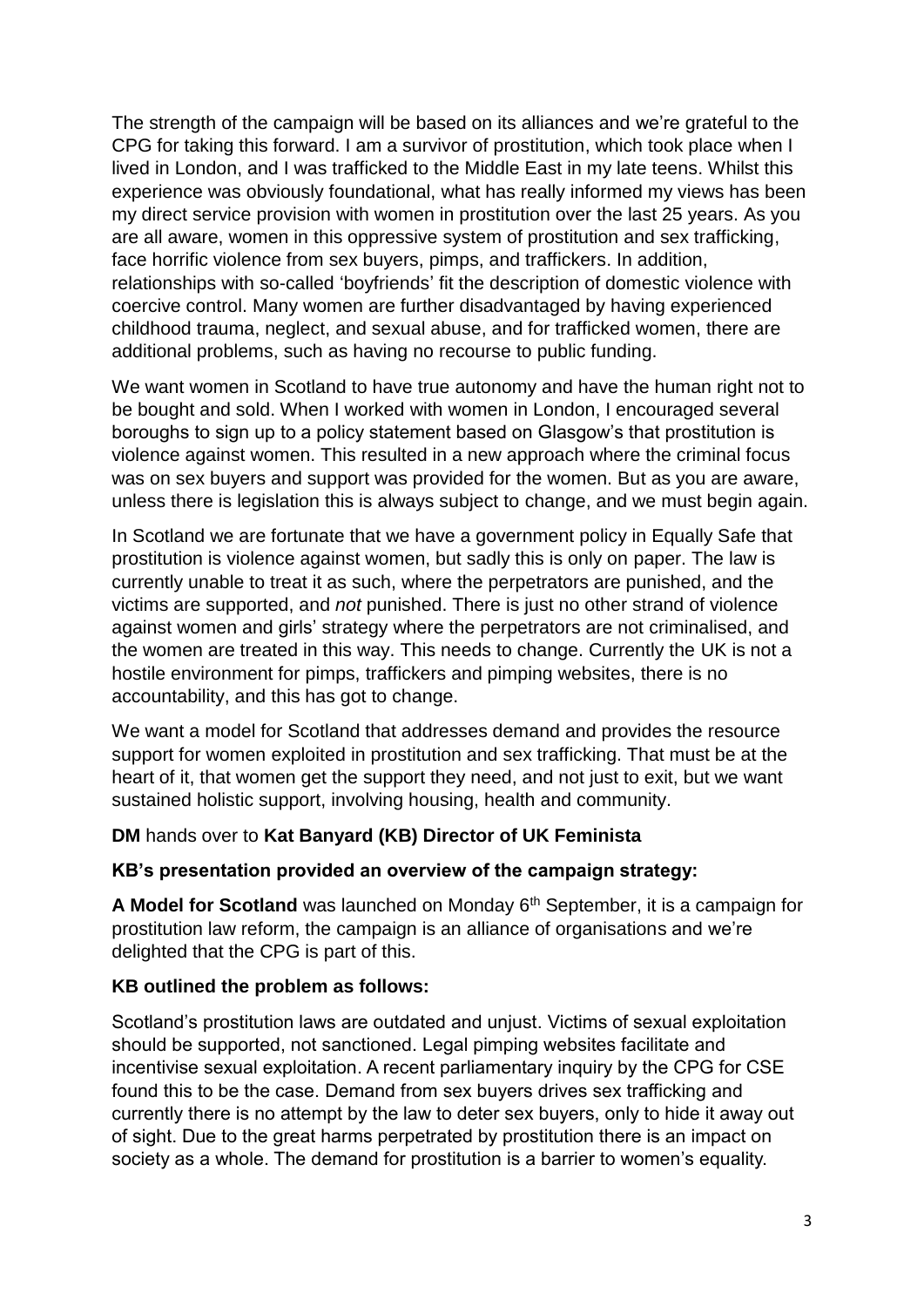#### **KB outlined the solution as follows:**

To shift the burden of criminality off women who are exploited through prostitution and on to those who perpetrate and facilitate this form of violence against women. We need to reform Scotland's laws, so they work to deter demand from sex buyers, deliver justice to victims, and hold exploiters to account.

#### **KB outlined the specific demands that A Model for Scotland calls for:**

Firstly, to decriminalise victims of sexual exploitation and wipe previous convictions for soliciting from their criminal records. Secondly, to criminalise online pimping, thirdly to criminalise paying for sex and finally, to provide comprehensive support and exiting services for victims of sexual exploitation.

#### **KB outlined why the campaign has been launched now:**

The reason the campaign has been launched now is because there is an opportunity and an obligation on the government to act, because they are already committed and have *said* they are going to act.

**Ash Denham,** the Minister for Community Safety has already stated the following:

**'We are committed to develop a model specifically for Scotland that will reduce the harms of prostitution, support women to exit it, and crucially, challenge men's demand for purchasing sex.'**

Furthermore, the **SNP promised in their 2021 manifesto** to do the following:

**'We will develop a model for Scotland to tackle this form of violence (***ie prostitution***) against women and girls, and consider how aspects of international approaches which seek to challenge men's demand for prostitution would be best applied in Scotland.'**

#### **The campaign**

We are an alliance of organisations who want to see reform which is well overdue. We want to build on this and have a really strong core for reform. The launch was featured well in newspapers and on the BBC website and our task going forward is to mobilise people and channel the momentum to get MSPs to act.

Individuals can email their MSP; it's critical that we do so. Please encourage others to do so. Please sign up on the website emailing list. Please stay in touch and take action.

#### **DM summed up the presentation**

The Alliance is at the heart of the campaign and the lives of exploited women. Whatever area you are involved in we need each other. It's a tough area but a sector of tenacious people who are fighters on behalf of others, who challenge injustice and develop victim centred solutions. Its also a sector where we get to witness women healing and empowering themselves and finding safety, healing, and recovery. The success of this campaign will be dependant on the alliance and partnership working and I thank you for being a key partner.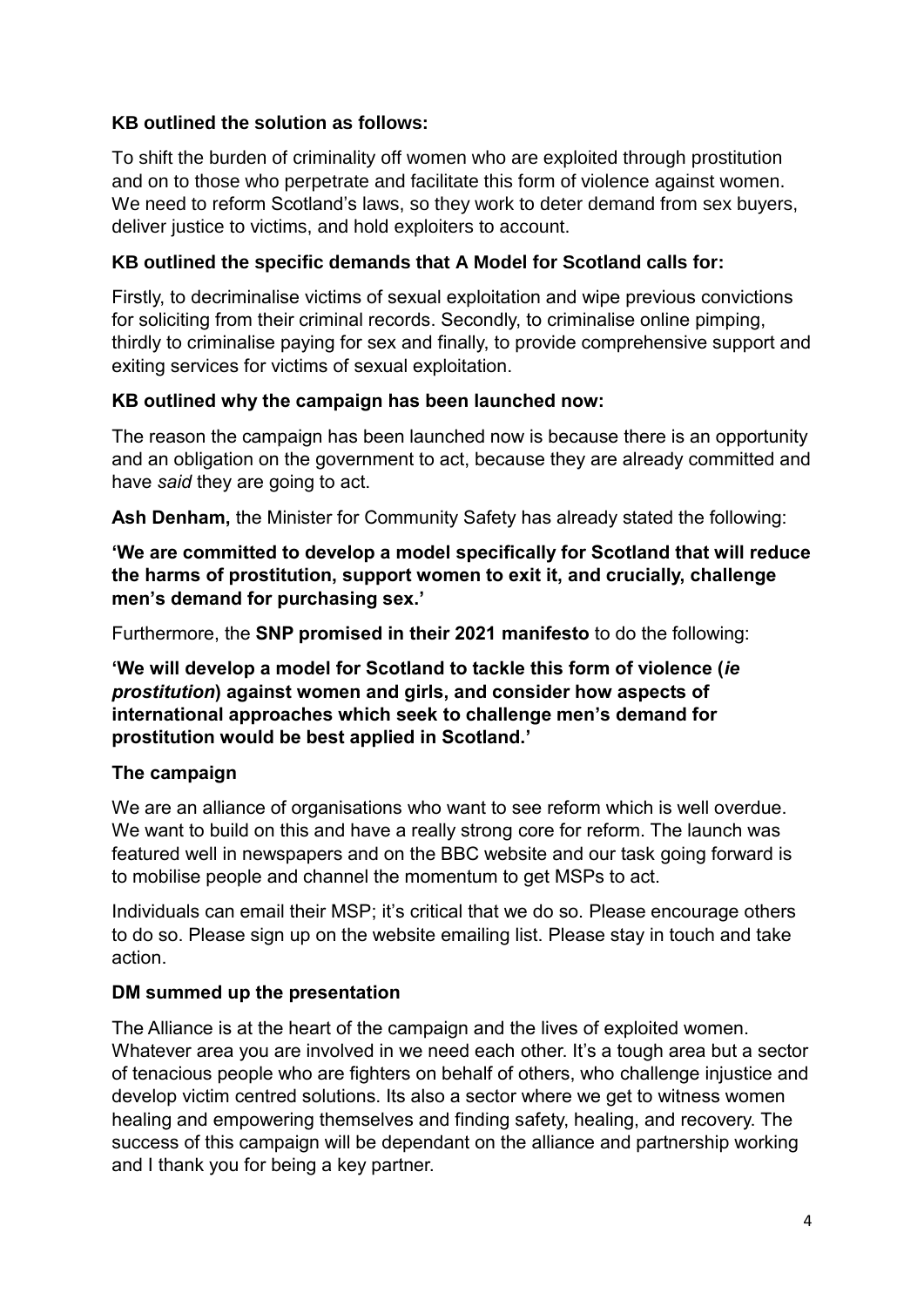**RG thanked Diane and Kat and introduced and welcomed our MSPs, Elena Whitman and John Mason (and later Jeremy Balfour when he arrived).** She suggested that the members present should now introduce themselves, which they did.

#### **RG asked the group for their ideas on topics for the CPG or questions for Kat and Diane.**

#### **The following questions and comments were asked by the members:**

- 1. How we can take the message to young people, particularly at universities?
- 2. I am thinking of putting a motion before a conference, I think it would be useful prior to such events that we held something to have some speakers to come and talk the topic through, because we have this problem calling prostitution 'work'. The pro prostitution view seems to be driven by young women, who feel this is a chosen a profession. There seems to be a gap in education where women are not getting the message. We need materials to hand out too.
- 3. The pro sex work lobby have put time and effort going into universities putting forward their inaccurate rhetoric. I know it can be overwhelming where big organisations, like Amnesty International, do not hold the same viewpoint as us. It can be daunting, but we must keep coming back to the fact that we are part of a group, and the alternative is doing nothing, and we can't take that option. We must respond to the myths, and we all know the answers. They may have the money, but we have the truth.
- 4. One of the strengths of the campaign is that we are rooting this in inequality and young people think that this battle has already been won, but there's a lot of inequality out there and its not empowering. Also, if you think about social media, we're in a little bubble, and what we see is not what a lot of people think. The majority understand the issue, but how you get that silent majority to speak up?
- 5. The point about how to reach young people is important, but I keep coming back to the question 'who do we need to convince to get this legislation across the line?' We're not going to convince every single person and we don't need to convince every single person. We need to convince enough people and the right people. We need to convince MSPs, the government and key constituent groups. So, as you said, getting the unions on board would be good and we'll support you with leaflets and organising events, whatever it takes to help you. There is a pro prostitution lobby who are very noisy and intimidating on social media, but the point made earlier about only a small minority being on social media is important. When we confront the public about the reality of women's lives, who are prostituted and trafficked, and put into the spotlight the men who are abusing them, then it becomes a lot harder to argue that what these men are doing are just ordinary consumer actions. Because of course, they're not.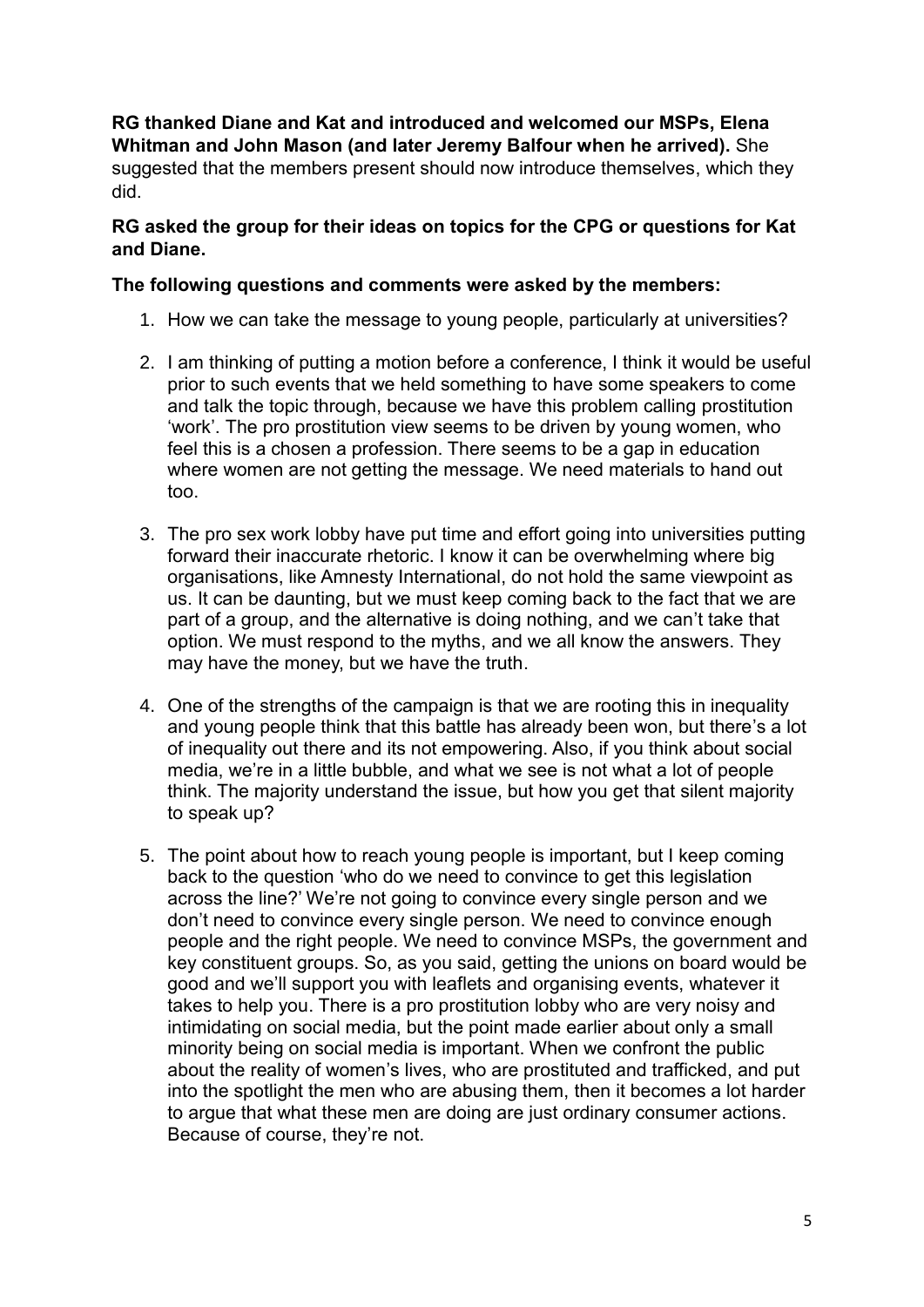- 6. We're in an unusual situation because we are going in the same direction of travel that the government are already are going. Have we got any idea what strategy our opponents are likely to use? What narrative should we use with MSPs who find themselves confronted with organisations who claim to represent vulnerable women and tell them that what we are proposing is a bad idea, because this is happening. And would this be a free vote issue?
- 7. **RG** said she would be surprised if this were a free vote because it is about equality and violence against women. We need to win the hearts and minds of constituents because MSPs are influenced by that. We need to get people on side, we know the pro prostitution arguments are not the case, and we need to be on the front foot.
- 8. **JM** said we have 43 new MSPs, one third of the total, we don't know where our new MSPs stand on this. So, although it is SNP policy, I think it is fair to say there wouldn't be 100% enthusiasm in the SNP, in the government, or amongst the civil servants that this is happening. The fact that it is not in the programme for government this year is significant. Hopefully, it will be in year 2, but there is no guarantee of that. Anything that people can do to lobby MSPs will be helpful. In the Irish campaign a lot of people had meetings in village halls etc winning people over, I think that was a really good model.
- 9. I wanted to add to the list of useful organisations that were mentioned earlier, and reflecting on the Irish experience, I think the councils were very powerful alliance partners in their campaign. I brought this up before and it was suggested that we would need to 'check the temperature' before we put a motion out for councils to vote on. That's a way this group could help, people could write to their councillors as well as their MSPs. Also, when I was watching the news reports for the launch, there were instances when the pro prostitution lobby countered with their untrue myths, which went out with noone being given the opportunity to rebut them. We need to think about how we can create opportunities to respond.

**RG** pointed to the link that **KB** had put in the chat for people who wanted to get involved. **RG** asked if any CPG members might be willing to go along to speak to organisations, such as Unions or Freshers' weeks. As an action **RG** asked **JS** to send a note round to see if anyone would feel confident in speaking at such events, so we can have a number of speakers available.

**JS** offered to put that request out on the googlepage.

**RG** then asked the meeting to consider the number, situ, and topic of meetings as per the agenda. The group decided on quarterly meetings as before. **RG** then asked the group about suggested topics.

1. There was a suggestion to have journalists and media experts to come and talk to the group on how we might be able to utilise the media for our campaign. We could also use this as an opportunity to educate the press on some of the arguments against the pro prostitution myths, so that they can perhaps begin to challenge their rhetoric in interviews.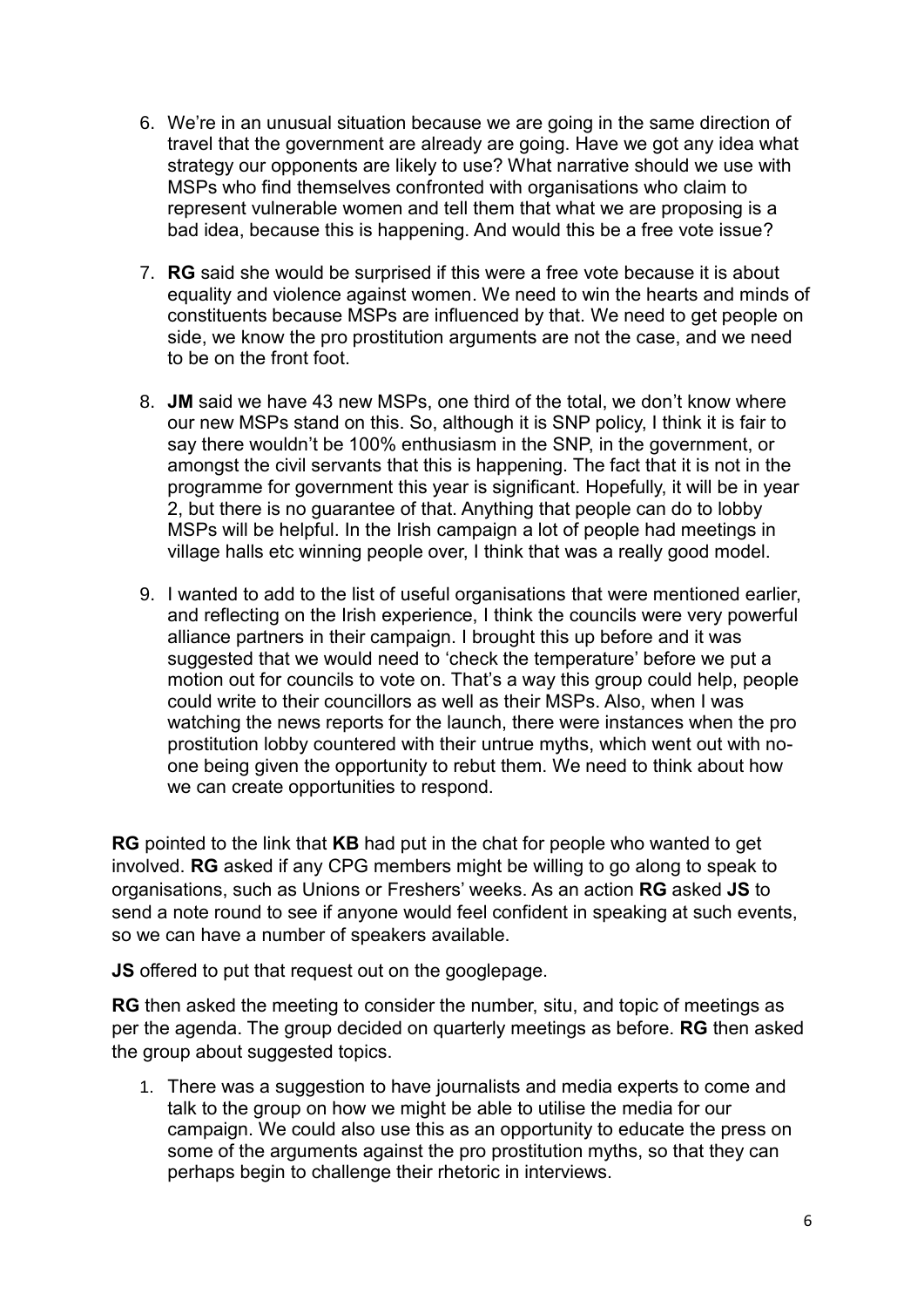- 2. A member wanted a meeting on surrogacy with the law commission.
- 3. There was a suggestion to contact Equally Safe in Higher Education with regard to young people.
- 4. Also, Women's Support project are having an event in conjunction with COSLA on their exiting pathway, using their *OUTSIDE* resource, which they would be willing to share and come and talk about.

**RG** said that looked like four good topics for our meetings, although surrogacy is not our normal remit.

- 1. The suggestion concerning surrogacy was explored further. The law commission have been lobbied by the intended parents who want to speed up the process of having legal parenthood awarded to them. However, the suggestion is to make them the legal parents as soon as the baby is born, giving the surrogate mother only 2 weeks in Scotland to go to court (after giving birth) should she wish to keep the baby. There is little recognition that the surrogate mother is often a vulnerable woman, and her rights appear to be being overshadowed.
- 2. The choice of surrogacy being a suitable subject was defended: It was pointed out that this is a sexual body and there may be commercial exploitation of it. There is no other CPG that fits this issue and there is no research on what happens if the mother's body is harmed. This is a public health issue.
- 3. RG picked up some other suggestions from the chat: the current policing approach to commercial sexual exploitation; the operation & regulation of lap dancing clubs; pimping websites; pornography - its harms and regulation/legislation; men's demand for commercial sexual exploitation; support and exiting services for women exploited in Scotland.
- 4. Another concerning emerging issue is the platform OnlyFans which can act as an online means to recruit and exploit women for CSE. Students in particular would be a high-risk group for this type of online grooming. Warnings of the dangers of this could be given in universities (whilst also pushing back on the university toolkits) and trying to reframe the narrative in support of a model for Scotland.

**RG** asked the group if they were happy for her and **JS** to work on a programme with these topics included? The members displayed their thumbs up.

**JS** had 2 items on the AOB: firstly, to send out the minutes and agree them by email so they could be sent to the parliamentary office within the 30-day remit for an inaugural CPG meeting.